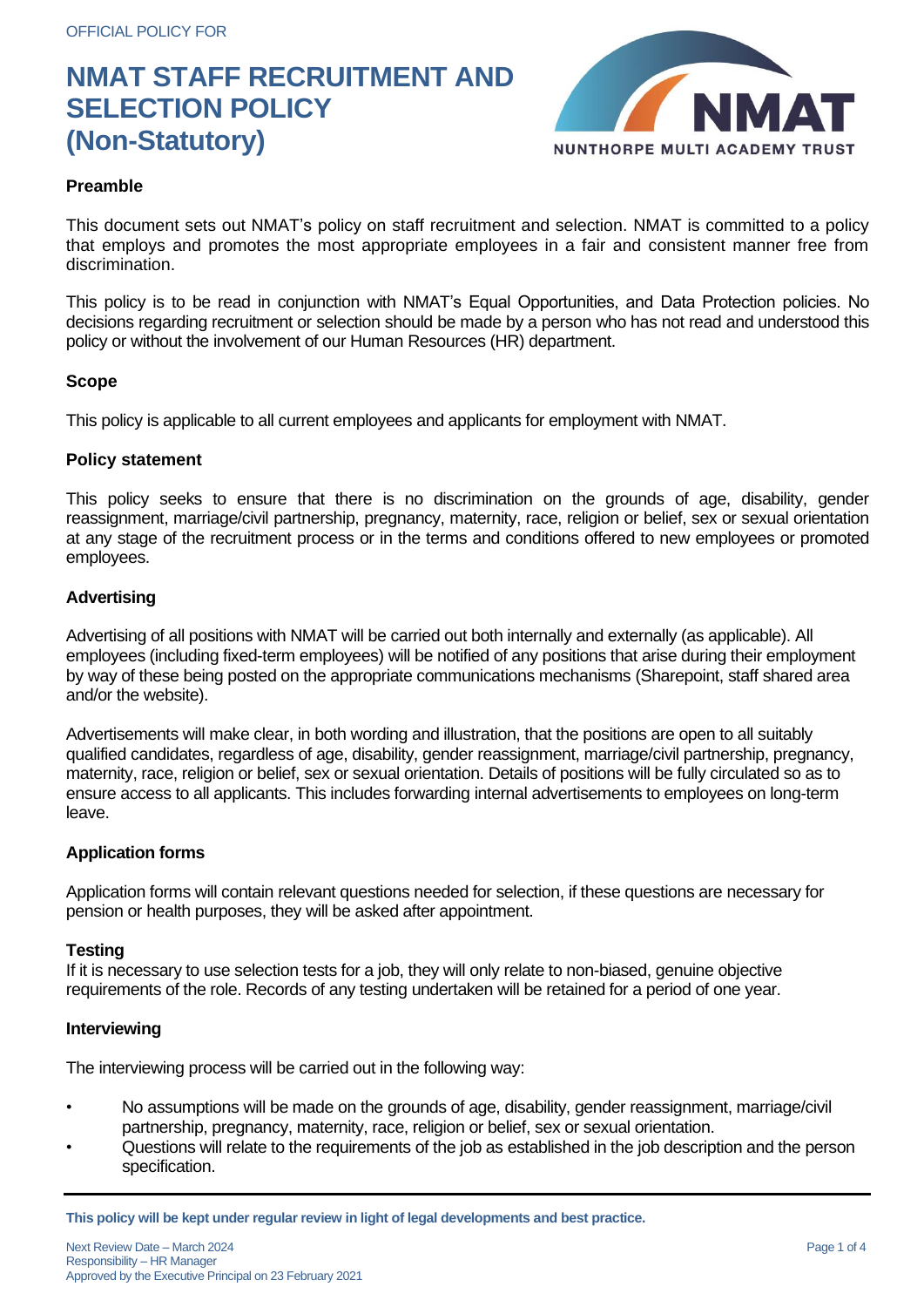

- Interviews will be carried out by more than one person and the interview panel will preferably comprise of individuals of both genders. At least one member of interview panel will be Safer Recruitment trained (applicable to external roles).
- Applicants will be assessed at the end of interviewing against pre-defined criteria.
- Interviewers will complete Interview Evaluation Forms for each candidate.
- Records of the interview process will be retained for a period of one year, including questions asked, answers given, any interview notes, and interview evaluation forms for all candidates.

#### **References**

All external candidates will be required to provide two satisfactory references prior to appointment. References will be checked in accordance with the standard reference checking form. Should a NMAT/or the Academy wish to ask any question not mentioned on this form, authorisation from HR is required. Referees must not be contacted without the permission of the candidate to whom they relate. Should a candidate not be in a position to provide two references, the issue will be dealt with by the NMAT HR team on a case-by-case basis.

### **Medical Check**

Upon commencement of employment an employee will be required to complete a medical assessment form for HR and may be required to attend a medical check with a company-nominated occupational health specialist. This medical check will focus on the health and wellbeing of the employee in carrying out their job role and duties, as well as ensuring that any duty to make reasonable adjustments is complied with.

### **Employment of Foreign Nationals**

NMAT will only employ workers who are legally entitled to work in the United Kingdom. All employees will be required to undertake an appropriate right to work check, regardless of their nationality, by reviewing appropriate immigration documents or by accessing an online right to work check.

#### **Records**

NMAT will retain, for at least one year, all records arising through the recruitment process in compliance with the legitimate basis of contract and public task.

#### **Promotion**

All employees will be aware of the promotional and career opportunities available to them from details circulated through the communication mechanisms highlighted above. Training and job experience needed for promotional opportunities will be open to all employees. Promotion will be determined by merit and performance against objective criteria.

Unsuccessful internal candidates will be given feedback so as to facilitate improvement.

No employee will be overlooked in relation to a promotion or an experience-broadening opportunity because of their reluctance to apply or accept on a previous occasion. The process surrounding promotion will be free from discrimination.

**This policy will be kept under regular review in light of legal developments and best practice.**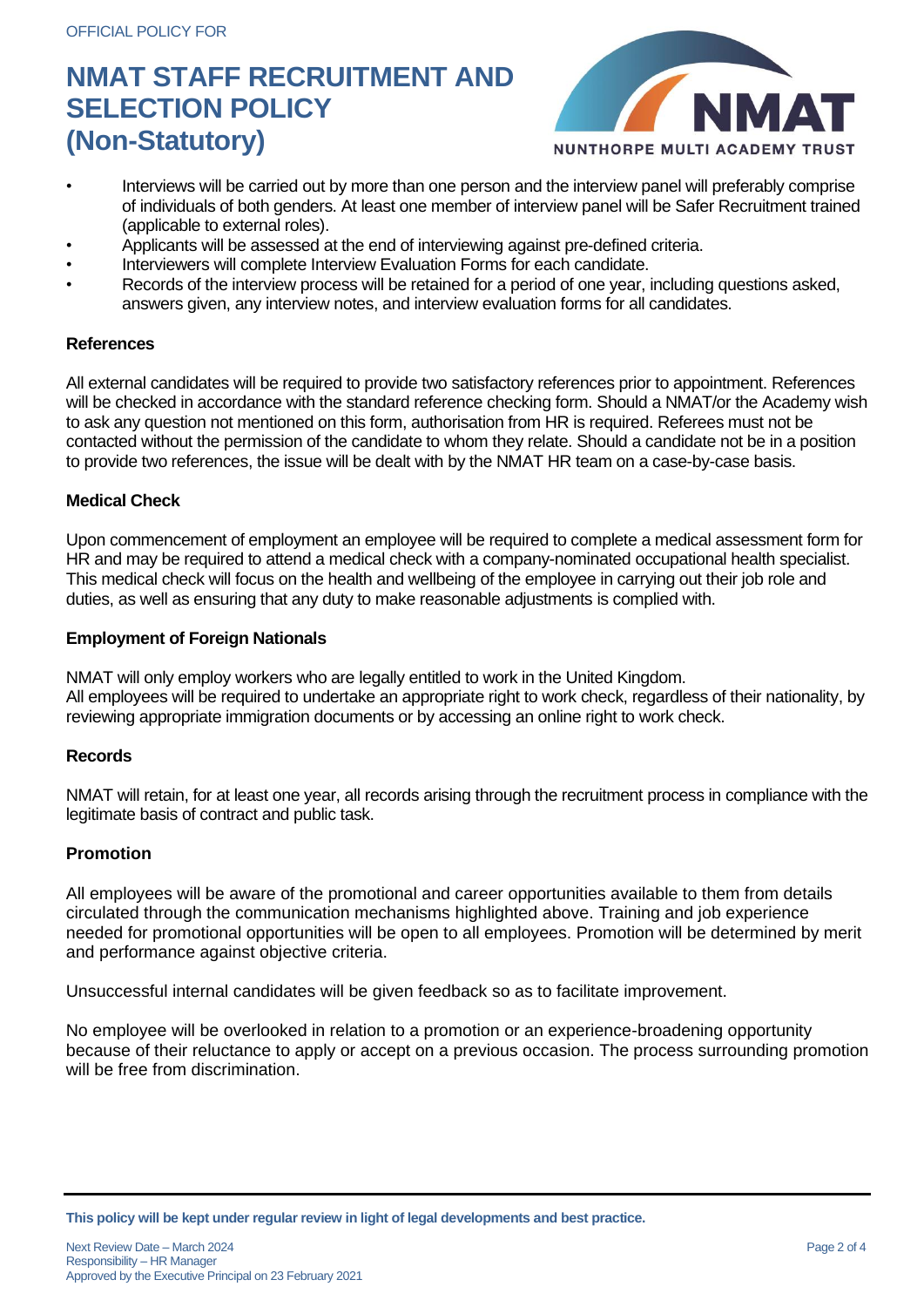

# **Training**

All relevant staff, including those on fixed-term/part-time contracts, will have equal access to training opportunities.

# **Process for Requesting Recruitment (applicable to leaders only)**

The recruitment process should be followed in accordance with the following steps:

- 1. Authority to recruit must be granted by the Executive Principal before advertising a vacancy. In cases of an Executive Principal vacancy the authority to recruit must be granted by NMAT Board of Trustees. In the case of a Head of School, Vice Principal or SLT or NMAT Central Team vacancy, the authority to recruit must be granted by the Executive Principal in conjunction with the NMAT Board of Trustees.
- 2. A draft post profile should be produced with full details of the position, tasks, reporting line, responsibilities of the jobholder and number of subordinates, if applicable. The skills, experiences, qualifications and competencies of the jobholder should be laid out in the person specification.
- 3. Job advertisements will be based on the job and person specifications and/or competency profile. Internal vacancies will be posted on appropriate communication mechanisms. For external positions a variety of advertising media will be used. Positions may be simultaneously advertised internally and externally.
- 4. Applicants are encouraged to apply online but hard copies of application forms are also acceptable.
- 5. All external applicants will be pre-screened by the recruiting manager and HR department. All applicants that meet the specified criteria will be sent to the relevant recruiting manager. Internal applicants' details will automatically be sent to the recruiting manager/SLT.
- 6. Prior to the interview candidates will be provided with information about NMAT, the role and responsibilities.
- 7. HR will apply for and verify all references once applicants have been invited to attend interview (subject to the agreement of the applicant). References will ideally come from current and/or previous employers, if applicable.
- 8. All interviews should consist of at least two interviewers, including the recruiting manager.
- 9. An interview assessment sheet will be designed by the recruiting manager and our HR Department based on the post profile and person specification/competency profile, and the outcome recorded on a rating system.
- 10. Each interviewer should complete the rating system in the interview debrief recording a level against each competency.
- 11. All interview documentation must be returned to the HR department for secure storage. Only those that require access for specific and authorised purposes will be able to access this information.
- 12. Valid and reliable testing will be conducted on short listed candidates, as appropriate. This information will be stored securely together with other assessment data.
- 13. Upon selection of a suitable candidate the recruiting manager will liaise with our HR department to identify the appropriate starting salary.

**This policy will be kept under regular review in light of legal developments and best practice.**